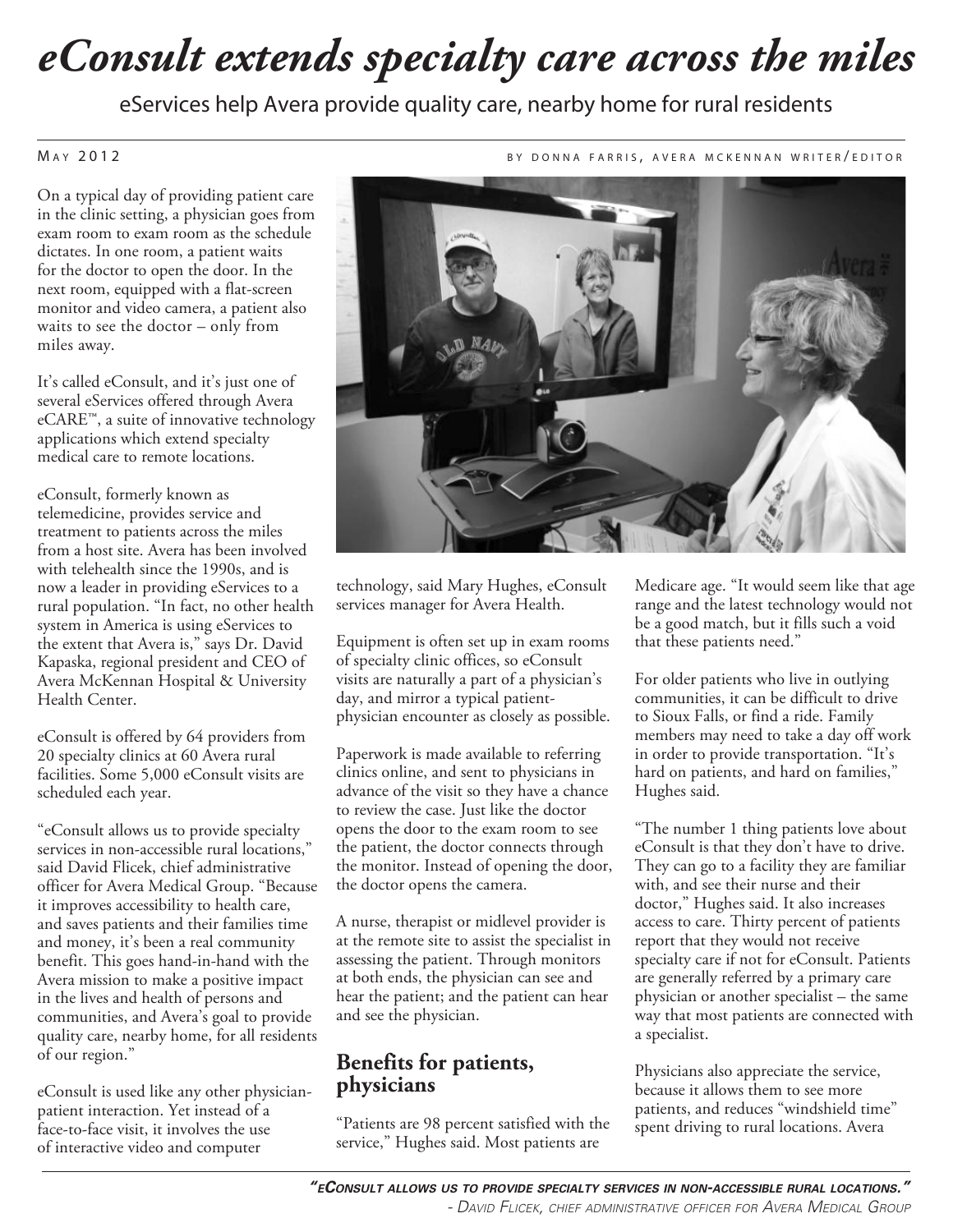## **Other eServices through Avera eCARE:**

- **eEmergency** links local emergency rooms to emergency-trained physicians and specialists at a central hub, 24 hours a day, seven days a week
- **ePharmacy** gives rural hospitals around-the-clock access to pharmacists to ensure that every prescription is reviewed and approved prior to being administered to a patient. The result is fewer medication errors and improved patient safety.
- **eLong Term care** connects long-term-care residents to physicians at remote locations using two-way audiovisual telehealth technology to improve access to urgent care services.
- **eNICU** offers care to critical and unstable infants by connecting rural facilities with Avera McKennan's Level IIIB neonatal facility staffed by physicians, nurse practitioners and staff with specific training in high risk neonatal care.



providers still offer outreach services at a number of sites, so eConsult does not replace outreach services or clinics. Rather, eConsult enhances outreach, because patients don't have to wait until the next time the physician has a scheduled outreach visit. Or, in the case of inclement weather, a scheduled outreach visit can take place via eConsult instead.

The reimbursement model for Medicare and third-party payors is similar to a face-to-face visit, although some payors enforce a mileage restriction stating that the rural site must be within a certain number of miles to the specialist's location. Rural facilities generally charge a facility fee, and fees for any ancillary services such as laboratory.

"In a recent poll about the time required for a face-to-face patient visit versus eConsult, physicians responded that eConsult is just as efficient if not more efficient," Hughes said. While there are physicians who prefer a face-to-face visit, eConsult is a good second option when many miles stretch between physician and patient, Flicek added.

### **Technological innovation**

The first rural Avera site to go live with telemedicine was Flandreau, S.D., in 1993. Equipment since then has improved dramatically. "The video connection is great, and the picture quality is amazing," Hughes said. Specialized equipment includes a flat-screen TV monitor, and a camera on a shelf in front of the monitor.

Communication takes place over a private closed network via buried T1 lines. It is not web based, so there are no issues with patient privacy. "Over this closed network, there is no distortion or loss of image," Hughes said.

While the capability of technology has increased, price has decreased. "The first unit cost \$50,000. Now, we're down to \$13,000 per site for the basic equipment," Hughes said. Avera has received USDA grant funding to add or upgrade 37 sites.

Medical equipment such as a stethoscope can be attached to the system. The physician has earphones, and the nurse or midlevel at the remote site places the bulb on the patient. There is also an otoscope,

and an "exam cam" for a close-up view of the skin or a body part – especially helpful for dermatological or infectious disease visits.

In addition to clinics, rural hospitals are also equipped with eConsult technology, in case a specialty consult is needed while a patient is hospitalized.

Avera has created an internal certification process for consistency across the system. All specialty providers as well as personnel who are involved at rural sites receive the same training. Certification is renewed every two years. "Specialists know that if they have a visit at any rural site, they can have confidence that the caregivers involved know the protocols and processes," she said.

"eConsult can apply to any type of patient care that doesn't require manual palpation," Hughes said, including primary care visits and home care. "The possibilities are endless."